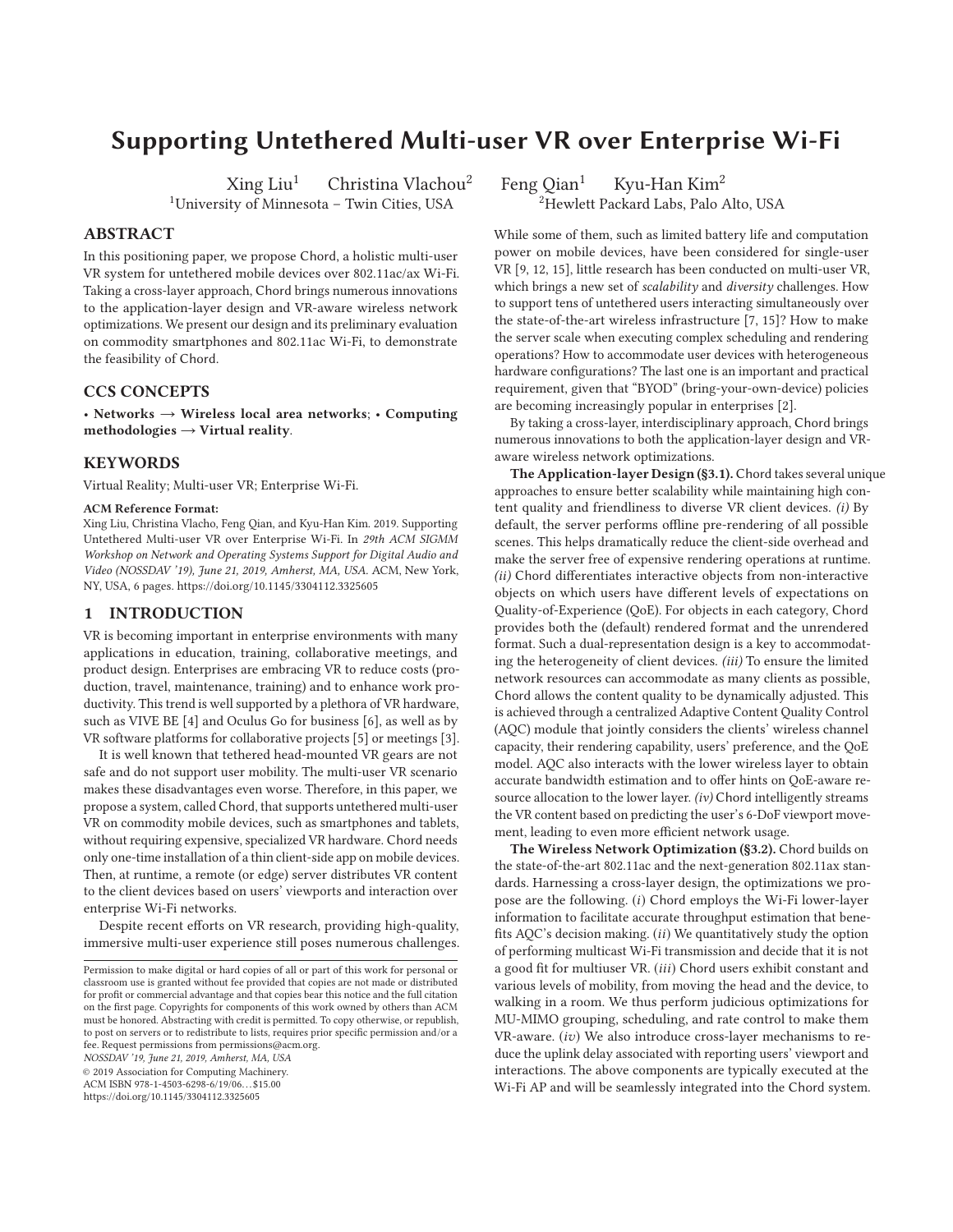To our best knowledge, this positioning paper presents a first research proposal of developing a holistic multi-user VR system for untethered COTS mobile devices, by incorporating intra-disciplinary ideas from cross-layer system design, wireless networks, visualization and graphics, theoretical modeling and optimization, and machine learning.

The remainder of this paper is organized as follows. After presenting the background and related work in §2, we describe the design of Chord in §3. We then present the preliminary results in §4 to further motivate and demonstrate the feasibility of Chord, before concluding the paper in §5.

# **2 BACKGROUND AND RELATED WORK**

**Untethered VR over Wireless Links.** Several previous studies have used mmWave links for VR [7, 18]. Typically, mmWave can support transmitting uncompressed VR frames for a single user, which eliminates decompression latencies at the clients. However, mmWave today has several limitations: (i) a mobile client's CPU and battery may not be able to support such fast packet processing [12]; (ii) being directional, mmWave suffers from blockage (in particular in a multi-user setting) and can lead to frame losses or bursty errors when beam tracking algorithms are not efficient [7]; and *(iii)* most commodity phones today do not yet support mmWave.

An alternative approach to mmWave is to deliver VR content via omni-directional radio such as LTE [15] and traditional Wi-Fi [12], or to save the entire scene locally [9]. In these cases, the large sizes of uncompressed VR scenes make directly storing or streaming VR content over onmi-directional radio infeasible. Therefore, a practical VR system has to leverage compression, which can reduce these sizes by 90% on average at the cost of a few millisecond decoding latency per frame [12]. Our system also judiciously uses compression, yet in addition employs various optimizations to address the unique challenges brought by multi-user VR.

**802.11ac/ax**: Wi-Fi is dominant in enterprise. The state-of-theart 802.11ac standard supports multi-gigabit speed (up to 6.9 Gbps [1] in theory), making it a promising wireless technology to deliver VR content for multiple concurrent users. In practice, typical mobile phones support up to 866 Mbps, a rate sufficient for compressed VR frames, as shown by recent studies [12]. In order to determine the appropriate PHY rate per station, an access point (AP) employs the *rate control* algorithm to compute the packet error-rate (PER) based on frame losses and sub-frame error-rate (SFER). PER can increase, due to either bad channel conditions or packet collisions with other stations. 802.11ac also supports multiuser (MU)-MIMO, which allows concurrent downlink data streams from an AP to a group of clients. Thanks to its concurrency, MU-MIMO yields significant gains compared to single-user (SU) transmissions. However, if there exists high inter-user interference, the gains will decrease, and clients will suffer from high SFER. MU-MIMO algorithms rely on PER to estimate inter-user interference and to form groups of users with uncorrelated channels [14].

802.11ax is the latest Wi-Fi standard that promises 11 Gbps theoretical rates and further enhances multi-user performance by using AP-centric OFDMA (Orthogonal Frequency Division Multiple Access) [10], where the Wi-Fi bandwidth can be effectively shared among users with simultaneous uplink and downlink transmissions. Contrary to 802.11ac, 802.11ax does not use CSMA/CA to share

the channel but centralizes both uplink and downlink OFDMA decisions at the AP. OFDMA can significantly reduce delays and minimize collisions, hence making 802.11ax even more promising for multi-user VR.

# **3 THE DESIGN OF CHORD**

Chord scales multi-user VR in enterprise environments. As shown in Figure 1, our design has a cross-layer nature by optimizing both the application layer (§3.1) and the wireless layer (§3.2), and letting them be aware of and properly interact with each other, in order to ensure good scalability while maintaining high content quality.

# **3.1 Application-Layer Design**

**Server-Side Pre-Rendering.** A key design decision we need to make for Chord is how to represent and store VR content at the server side. We consider three possible approaches. (i) The server stores the content as 3D models, which will be transferred to and rendered by the client. However, prior studies [12] and our preliminary results (§4) indicate that today's commodity mobile devices are not powerful enough to perform fully local rendering for highquality VR. (ii) The server performs rendering in real-time and sends the rendered results as compressed video frames to clients. Doing so alleviates the client-side overhead but makes the server not scalable at all. This is in particular because of the high video encoding overhead. We conduct an experiment on a workstation with an Nvidia GTX 1080 GPU. The workstation can only achieve encoding performance of 92 FPS, 199 FPS, and 342 FPS for 4K, 2K, and 1080p resolution, respectively, which clearly cannot support many clients. (iii) The server performs one-time offline rendering for *all* possible viewports, and caches the rendered and encoded frames in its storage. At the runtime, the server simply acts like a file server by transmitting the pre-generated video frames according to clients' reported viewport position and orientation. This approach dramatically reduces the server's runtime workload at the cost of high disk space usage, which is typically not a big issue given the cheap storage today.

Given its advantages, Chord adopts the third option as the default "base solution" upon which numerous optimizations will be introduced. Specifically, in the offline rendering phase, Chord enumerates all possible positions in the scene. For each position, Chord renders its 360° view into a panoramic video frame. In this way, the whole (discrete) 6-DoF space is fully exercised. The frames are then encoded into a video stream whose individual GOPs (group of pictures) can be fetched by the client. Note that a similar approach was taken by FlashBack [9], which caches everything on the local device as opposed to on the server as in Chord.

**Dual Content Representations.** Chord treats interactive (IA) and non-interactive (NIA) objects differently. IA objects are those users can interact with, and are typically situated in the foreground of a scene. Their examples include the target product in a promotion or virtual customers whom users can interact with. In contrast, NIA objects are non-interactive and are typically situated in the background. In most VR scenes, the static background, such as an office room, can be treated as a single "logical" NIA object. IA objects are more important than NIA objects, and should be rendered with a higher quality and lower latency if possible.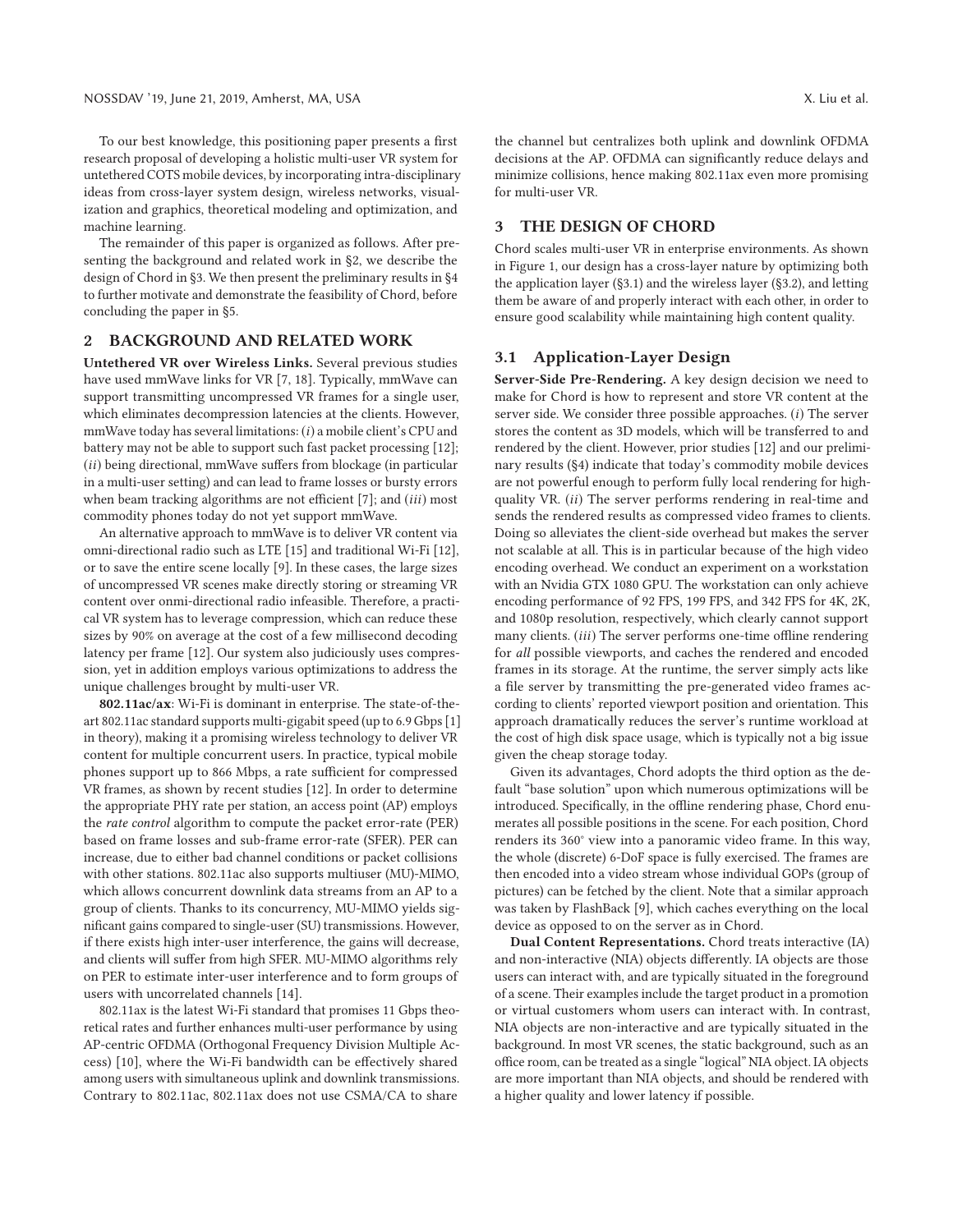Supporting Untethered Multi-user VR over Enterprise Wi-Fi Nossolay '19, June 21, 2019, Amherst, MA, USA



**Figure 1: The** Chord **Architecture. The downlink data paths from AP to clients are not shown.**

In Chord, the server prepares two representations of each IA object: the *rendered* and *unrendered* format, which incur an important tradeoff. The rendered format is a video stream, with each frame rendering the object from a particular view, generated using the above "exhaustive enumeration" approach<sup>1</sup>. It is typically easy to be processed by the client, which, however, needs to continuously fetch the frames as the viewport changes or an interaction occurs, incurring additional network delay. The client can alternatively cache *all* frames of an IA object, but that requires a substantial amount of bandwidth and local storage. On the other hand, the unrendered format contains raw 3D meshes and textures. Unless the model is simple, it requires more processing capability from the client. However, it offers a key benefit of its compact representation that consumes much less bandwidth and takes much less space to cache compared to the rendered format. Unrendered models provide other benefits such as allowing the client to perform custom rendering (e.g., highlighting the surface of a model).

Providing dual representations of IA objects offers great flexibilities to client devices with heterogeneous hardware configurations. For example, low-end and high-end devices may choose to use the rendered and the unrendered format, respectively. The two formats can also be used in a hybrid manner. For example, when there is spare bandwidth, a client can opportunistically prefetch unrendered models and cache them, leading to reduced bandwidth usage in the long term. Note that the server can also prepare dual versions for NIA objects, but a typical mobile client may not be able to render both IA and NIA objects due to its limited 3D rendering capability. We will develop an algorithm that adaptively selects the appropriate format based on several factors including the device's rendering capability, the available bandwidth, and the cache size. The algorithm will be integrated into the AQC module described below.

**Adaptive Content Quality Control (AQC)** is another mechanism in Chord to facilitate better scalability from the network's perspective. Its basic concept is borrowed from the rate adaptation mechanism of video streaming, where the client player dynamically changes the video quality based on its estimation of the network bandwidth. However, AQC in Chord differs from traditional rate adaptation in several key aspects. (i) AQC is performed on the

server side, which has a visibility of *all* clients and therefore can run a centralized scheduling algorithm to maximize the global QoE. (ii) In a typical enterprise deployment scenario, the server and the AP are within the same administrative boundary. This creates rich cross-layer optimization opportunities [16]. On one hand, the server can leverage the lower-layer information at the AP such as accurate channel capacity estimation to better assist the app-layer AQC. On the other hand, based on the app-layer requirements, the server can pro-actively hint the lower-layer scheduling and resource allocation decisions, as to be detailed in §3.2. (iii) Recall that Chord offers two types of representations: rendered frames and unrendered models. Chord therefore needs to create separate quality versions and run separate AQC algorithms for them. We plan to thoroughly investigate both. In particular, for unrendered 3D models, very few studies have been done on its AQC or on the underlying QoE metrics that dictate AQC's decisions. (iv) AQC will also leverage the 6-DoF motion prediction (to be detailed shortly) to aid its scheduling decisions.

Overall, we plan to integrate the above four design points into a holistic AQC framework which, in a cross-layer manner, adaptively selects for each client:  $(i)$  the format for each object,  $(ii)$  the quality level for each IA object, and (iii) the quality level for each NIA object. The framework will take several factors into consideration: the clients' wireless channel capacities, their rendering capabilities (which clients will inform the server), users' preferences (e.g., the weight of IA vs. NIA objects), and the QoE model. We will derive an optimization-based formulation for online scheduling. Here a potential challenge is to make the actual solving process efficient and scalable w.r.t. the number of clients and the number of objects. We plan to tackle it by, for example, developing robust heuristics and grouping similar users/objects.

**6-DoF Motion Prediction.** In Chord, VR content is continuously streamed to each client according to its viewport. To hide the end-to-end "motion-to-photon" delay, the content needs to be properly prefetched. A simple approach taken by prior work [12] is to blindly prefetch the panoramic views at the locations that are adjacent to a user's current position. Chord instead brings in more intelligence by performing 6-DoF motion prediction. For example, if the user is moving towards a particular direction, then the rendered frames or unrendered models in that direction will be more aggressively prefetched, whereas the content in other directions may be fetched at a lower quality or even be skipped to save the

 $^1\rm{For}$  an IA object, the enumeration needs to exercise at least 7 dimensions: 3D relative position, 3D object rotation, and the animation sequences of one or more dimensions. Each frame will be rendered with depth information so that multiple objects can be properly combined on the client side.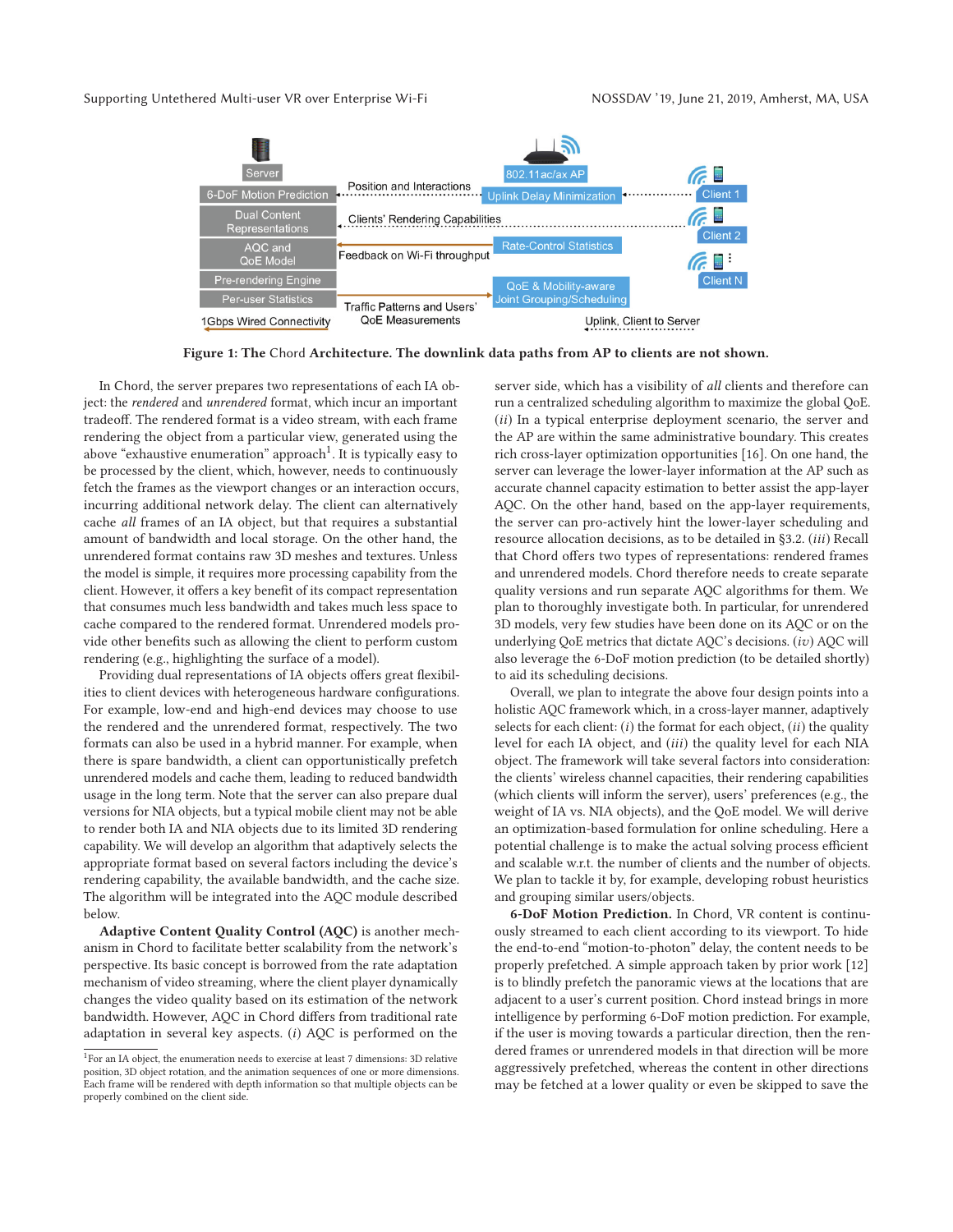bandwidth. Prior studies indicate that for 360° panoramic streaming, viewers' head movement (in 3-DoF) exhibits good short-term predictability using lightweight machine learning algorithms [11, 13]. We thus plan to investigate the 6-DoF case. Here a key hypothesis to be validated through user studies is that the viewport's angular movement (yaw, pitch, roll) and the translational movement (the 3D position) can first be predicted separately, and then their results can be combined to obtain the final 6-DoF prediction. In this way the overall complexity of the prediction will be significantly reduced.

In addition, since the server has the knowledge of all users' viewport movement trajectories, the server can perform (online or offline) *crowdsourcing* analysis to compute the "hotspots" that users are commonly interested in, in order to further assist viewport prediction. We expect that the content of enterprise VR applications, such as educational materials and product demonstration, usually has hotspots that are easily identifiable through crowdsourcing and/or content analysis. We will also validate this through IRBapproved user studies.

#### **3.2 Network-Level Optimizations**

Orchestrated by the modules described in §3.1, Chord's networklevel optimizations seek to save bandwidth, increase throughput, and reduce delay. We make a reasonable assumption that the Chord server can directly manipulate configurations of the Wi-Fi AP that is dedicated to the Chord system.

**Accurate Throughput Estimation.** Chord leverages the wireless lower-layer information to facilitate accurate throughput estimation, which benefits AQC's decision making. Specifically, the Wi-Fi AP gathers statistics in the rate control module in firmware. The statistics consist of the average PHY rate  $\phi_i$ , the average subframe error rate (SFER)  $\sigma_i$ , and the average size of SU/MU-MIMO groups  $q_i$  per client *i*. Then we can compute the link's maximum achievable throughput as  $\phi_i(1-\sigma_i)(1-TX_{overheads})$ .<sup>2</sup> In addition, we need to account for the fact that (in theory) all  $N$  stations share equitably the medium, and also that the network has some gains when MU-MIMO groups are formed. Hence, we estimate the final throughput of client i as  $P_i = g_i \phi_i (1 - \sigma_i) (1 - TX_{overheads})/N$ , by leveraging the information exposed by the rate control and the joint grouping-scheduling modules of the AP. Our current AP-based technique has 1–5% relative estimation error for 802.11ac based on our lab tests (evaluation details omitted).

We further propose to enhance the above approach with traditional app/transport-layer throughput measurement, to make the throughput estimation even more accurate. The rationale is that the source of errors of the two approaches differs: for AP-based measurement, the airtime might not be always shared equitably among the stations due to interference or scheduling unfairness; the app/transport-layer measurement, denoted as  $T_i^{app}$  for client *i*, might be bounded by the amount of traffic sent to the client, which can be lower than the actual capacity. Hence, these two techniques can be combined for increased accuracy: if  $T_i^{app}$  and  $P_i$  deviate from each other, then we examine the packet loss rate (denoted as  $l_i$ ): If  $l_i \approx 0\%$ , then we are below the capacity and the AP's



**Figure 2: 802.11ac downlink unicast vs. multicast.**

estimation applies. Otherwise, we reach or are close to the capacity so the throughput is estimated as  $T_i^{app}$ .

**No Multicast Adoption.** In a multi-user setting, a natural idea one may think of is to perform multicast. Indeed, it was recently proposed for multi-user 360° video streaming [8]. We argue, however, that multicast is not suitable for Chord from the network's perspective.

• *Why is multicast not suitable for commodity high-rate Wi-Fi?* Wi-Fi networks have adaptive rate control. Depending on the user's channel quality and location (distance from AP, objects in between, mobility, etc.), every user has its own optimal/maximum rate at which she can decode data. Hence, multicast/broadcast transmissions have to ensure all involved users can reliably decode packets, as these transmissions do not have link-layer acknowledgements by default. In commodity APs, multicast transmissions are handled at the most robust rate (e.g., 6Mbps) like other crucial management messages such as beacons. Figure 2 demonstrates this feature through an experiment of performing multicast to 7 clients in a room from an off-the-shelf 802.11ac AP. As shown, the per-client multicast throughput is much lower than the per-client throughput of performing concurrent unicast to the same set of clients. To achieve higher rates, one has to introduce rate control and acknowledgements for multicast transmissions over different client groups. This brings more complexity and is not a scalable solution.

**Optimizing MU-MIMO Grouping and Scheduling.** 802.11ac/ax joint MU-MIMO user grouping and scheduling is crucial for multiuser applications. The grouping protocol may introduce high delays and low throughput if it selects the wrong users to group in an MU-MIMO transmission, as users with correlated channels cause high packet losses (SFER) due to interference (§2). For scheduling, ideally the protocol has to be short-term fair to ensure low access delay for all users; the protocol should also determine the optimal frame duration based on the traffic dynamics.

In Chord, we propose to group users by minimizing interference and to avoid delays by crafting VR-aware frame aggregation. Specifically, we propose two optimizations. First, we can blacklist groups with SFER yielding prohibitive delays whose threshold is dictated by the Chord server based on the VR QoE requirements. Second, the Chord server can also inform the AP about the size distribution of the "atomic" data blocks to be transmitted, such as GOPs of rendered frames. The AP can then use this information to make strategic frame aggregation decisions, such as limiting the transmission duration, to maintain the proper scheduling granularity without delaying other users.

 ${}^{2}TX_{overheads}$  is mainly due to IP/UDP headers and the Wi-Fi MAC layer and it is measured to be 30–40%.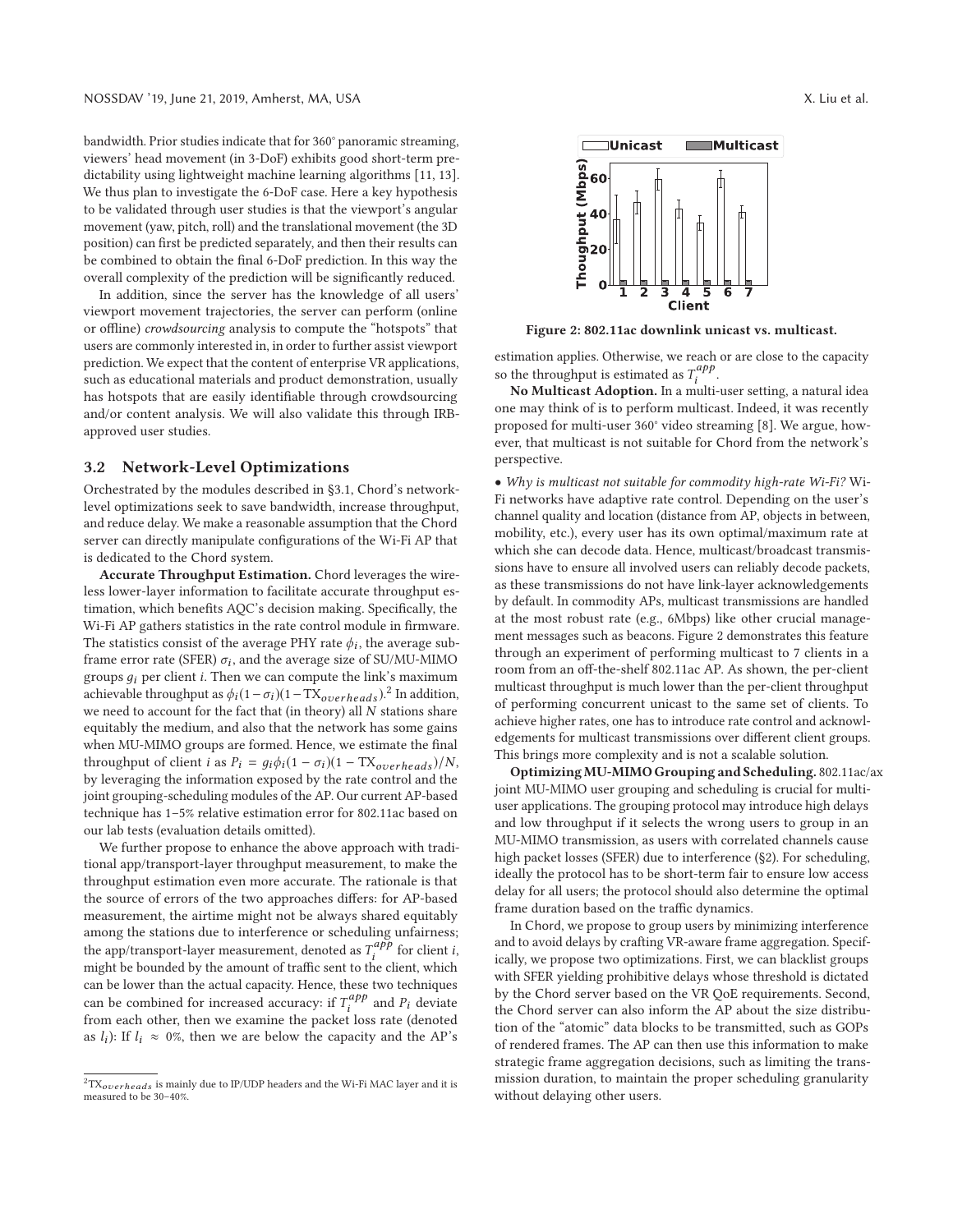Supporting Untethered Multi-user VR over Enterprise Wi-Fi Nossolay '19, June 21, 2019, Amherst, MA, USA

**Uplink Delay Reduction.** In Chord, a client needs to continuously transmit uplink (UL) meta-data that contains the user's position, orientation, and controller inputs. Due to the heavy downlink (DL) traffic that causes CSMA/CA deferrals or collisions, users might experience tens of ms delay for meta-data transmissions over 802.11ac. 802.11ax Wi-Fi can also incur delays, as users need to send buffer status reports (BSR) to earn OFDMA UL slots from the AP. To this end, we propose three AP-based solutions to reduce the UL delay while maintaining good DL performance without modifying the client-side Wi-Fi stack.

• *802.11ac AP silent slots.* Typically users' meta-data is only a few tens or hundred bytes, hence its transmission should complete in a very short interval. When the queue length of DL traffic is short, the AP can add short delay or silent slots to facilitate UL transmission. This reduces the UL delay caused by CSMA/CA deferrals or its incurred collisions. The Chord server can provide hints on how to set the frequency and duration of such silent slots.

• *IEEE 802.11ax VR-aware UL OFDMA scheduling.* In the next-generation OFDMA, transmissions are completely controlled by the AP, which, when collaborating with Chord, can schedule periodically all clients with small uplink meta-data on a single frame transmission. In this case, clients are completely in sync and transmitting meta-data simultaneously without any collisions (contrary to 802.11ac). The Chord server will inform the AP about the UL resource allocation decisions, which depend on the bandwidth, the number of clients, the meta-data size, and the users' viewport movement dynamics. The AP can then proactively assign UL slots without requiring BSR.

• *Uplink transmissions over a side channel.* Another possible solution would be to schedule uplink meta-data over another medium such as Bluetooth. In theory, Bluetooth can support the data rate demand of VR meta-data and multiple concurrent connections to a master (the Chord server).

#### **4 PRELIMINARY EVALUATION**

We present three pieces of preliminary results. (i) The server-side pre-rendering approach is highly beneficial and can be well supported by state-of-the-art Wi-Fi. (ii) COTS mobile devices indeed exhibit high heterogeneity and thus need differential treatment as proposed in §3.1. (iii) Vanilla 802.11ac interacts poorly with Chord in particular when many concurrent users are present. This motivates our network-layer optimizations proposed in §3.2.

**Server-Side Pre-Rendering vs. Local Rendering.** We compare the performance of rendering a VR scene locally on a smartphone with that of using the server-side pre-rendering approach, to motivate the latter. Specifically, we pick a subset of the *Viking Village* scene offered by the Unity Asset Store. It consists of 1,482 models that are non-interactive (NIA). We use a Samsung Galaxy Note 8 (SGN8) as the client device. For local rendering, we directly utilize the Unity API for Android to render the models at the 1440p resolution. For our pre-rendering approach, we discretize the entire scene (100×100  $m^2$ ) into a grid of 5×5  $cm^2$  blocks. We employ a commodity server to render a panoramic frame offline at each grid location. We then encode the frames into an H.264 video stream where each GOP (group-of-picture) consists of 9 frames within each 3×3 grid, under three quality levels defined by the Constant Rate Factor (CRF): CRF=23 (high quality), 29 (medium quality), and 35



**Figure 3: Rendering performance of 3 smartphones.**

(low quality). We set the encoded resolution to be also 1440p. The total size of the entire pre-rendered scene is 288GB when CRF=23. At the run time when a user is navigating in the scene, the client fetches its nearby frames from the server, and then decodes, caches, and renders the frames when needed. On the client side, we use the low-level Android *MediaCodec* API for decoding, and develop a cache with a capacity of 100 decoded frames implemented using the OpenGL Frame Buffer Object with simple FIFO cache replacement.

We now compare the rendering performance of the above two approaches. For local rendering, we observe a poor performance of only 5FPS. In contrast, for the pre-rendering approach, assuming the bandwidth is not the bottleneck, we can achieve an FPS of 135 on SGN8 at 1440p – a 26× improvement. We also measure the bandwidth consumption for the pre-rendering approach. We first consider an ideal case where all fetched GOPs are consumed by the viewer (i.e., having perfect viewport movement prediction). The per-user throughput is measured to be 40Mbps, 15Mbps, and 7Mbps for CRF=23, 29, and 35, respectively. We then consider a pessimistic case where only 30% of fetched GOPs are consumed (very poor viewport prediction). The throughput is measured to be 132Mbps, 50Mbps, and 22Mbps, respectively, for the three quality levels. Overall, we believe the bandwidth requirement is reasonable given the high capacity of 802.11ac/ax. The results also highlight the importance of AQC and viewport prediction in Chord.

**The Heterogeneity of Commodity Mobile Devices** is a key aspect that Chord considers. To demonstrate that, we consider three COTS smartphones: Google Nexus 5 (released in 2013), Google Nexus 5X (2015), and SGN8 (2017). They correspond to a low-end, medium-end, and high-end device, respectively, as the time when this paper was written. We use them to render several complex "Barbarian Warrior" objects obtained from the Unity Asset Store (http://bit.ly/2Ozlshk). The object belongs to the interactive (IA) category, with its interaction sequence pre-defined here for simplifying our experiments. It consists of 14,075 vertices and 18,062 triangles. We utilize the Unity API for Android to render the objects locally on the client. Figure 3 shows the rendering performance in FPS by varying the number of objects on the three devices. The results show highly diverse rendering performance that motivates our dual representation design – where clients can flexibly choose the content format, and AQC – where clients can fetch lower-quality objects for faster rendering.

**802.11ac MU-MIMO Performance.** We experimentally investigate the multi-user performance of 802.11ac in an emulated VR